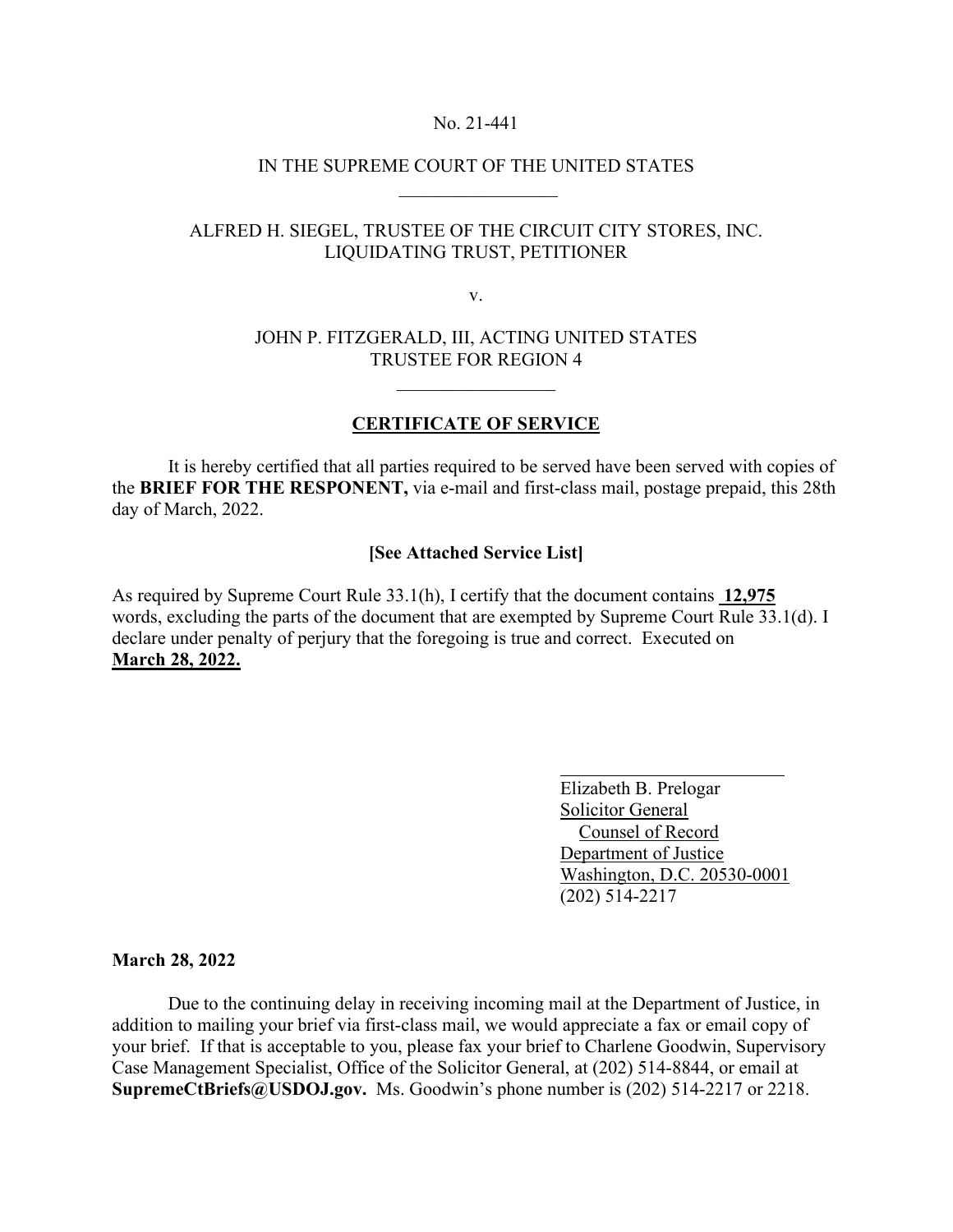# 21-0441 SIEGEL, ALFRED H., TRUSTEE OF THE CIR. CITY STORE, INC JOHN P. FITZGERALD, III, ACITNG US TRUSTEE FOR REGION 4

CHRISTOPHER DIPOMPEO JONES DAY 51 LOUISIANA AVE., N.W. WASHINGTON, DC 20001 202-879-3939 CDIPOMPEO@JONESDAY.COM

BRADLEY L. DRELL GOLD WEEMS BRUSER SUES & RUNDELL 2001 MACARTHUR DRIVE P.O. BOX 6118 ALEXANDRIA, LA 71307-6118 318-445-6471 BDRELL@GOLDWEEMS.COM 318-445-6476(Fax)

DANIEL L. GEYSER HAYNES AND BOONE, LLP 2323 VICTORY AVENUE, STE. 700 DALLAS , TX 75219 303-382-6219 DANIEL.GEYSER@HAYNESBOONE.COM

STEVEN P. LEHOTSKY U.S. CHAMBER LITIGATION CENTER, INC. 1615 H. STREET, NW WASHINGTON, DC 20062 202-463-5337 STEVE@LEHOTSKYKELLER.COM